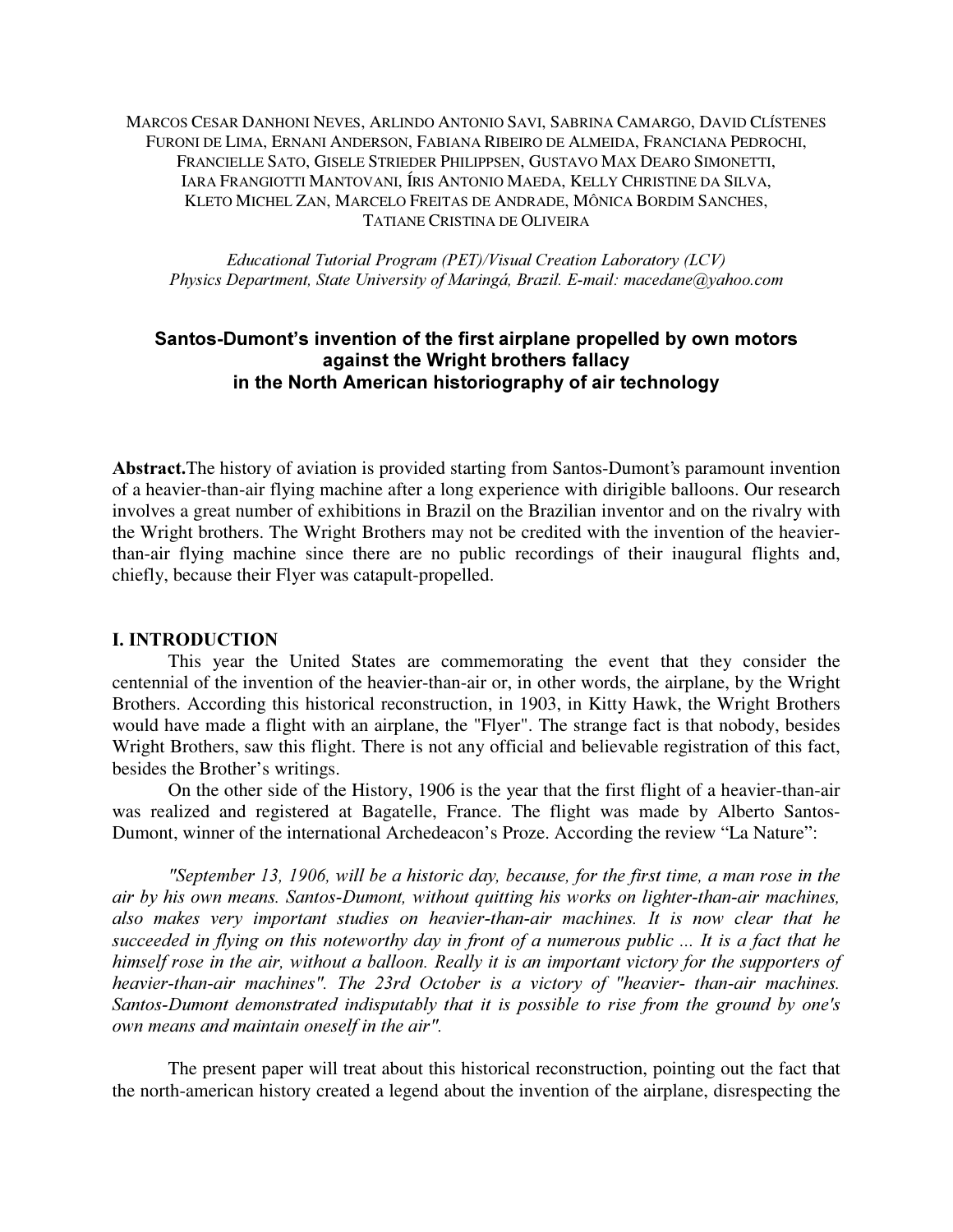whole historical registration and the proper conception of what is a controlled flight ( $take-off$ ).  $dirigibility$ , landing - Wright's airplane was impelled by a kind of catapult, what harmed the initial stage of a controlled flight).

#### II. HISTORY OF SANTOS-DUMONT'S INVENTIONS

Alberto Santos-Dumont was the youngest son of a Brazilian plantation owner, Henrique Dumont, engineer and adventurer of sorts, known as the Coffee King of Brazil. Santos-Dumont was born in the state of Minas Gerais, in Brazil, on July 20th 1873.

When still a young man he greatly appreciated the novels of Jules Verne. He wrote: "With Captain Nemo and his shipwrecked guests I explored the depths of the sea in that first of all submarines, the Nautilus. With Phileas Fogg I went round the world in eighty days, in Screw Island and the Steam House my boyish credulity leaped to welcome the automobiles which, in those days, had not yet a name." (Winters, 1997)

In his childhood Santos-Dumont was at ease with the intricate machinery of coffee mills and the workings of their various machines - pulp makers, separators, skinners and ventilators but also with their power and frailty. These engines helped him in developing his ideas from a type of machine with quivering parts to a rotation-equipped one.

When Alberto moved to Paris by the end of 1890s, the big balloons still lacked steerage, weighed up to 500 pounds and no prediction as to where or when they might land was possible.

In 1898 he created the tiny artifact called "Brazil", a light spherical 13m<sup>3</sup> balloon made of Japanese silk and bamboo. The latter weighed only 44 pounds and the whole apparatus was equipped with an engine mounted on a basket.

Alberto Santos-Dumont continued to experiment with motors, fuel, ballast, steering, rigidity and size, usually working against all the established principles of the day. Among his early progress, besides his boldness in combining an internal combustion engine with explosive hydrogen, one may mention the hanging of the gondola from ropes attached to the base of the balloon, instead of the traditional heavy network of ropes covering its entire surface. Another novelty was his development of a means for controlling ascent, descent and altitude through a series of movable weights, rather than solely by releasing gas or shedding ballast.

Santos-Dumont shunned the idea of using steam engines in dirigible balloons, since they are "weak in proportion to their weight and spitting red hot coals", he remarked. His familiarity with automobiles struck him with the idea of using a petrol motor. He said, "My experience in automobiles has stood me truly with my airships. I owe all my success to the combustible engine." (Winters, 1997).

After the construction of five balloons, Santos-Dumont had his first big success when he was awarded the prestigious DEUTSCH PRIZE for a half-hour controlled flight around the Eiffel Tower in his cigar-shaped dirigible Number 6. He made the flight in 29 minutes and 30 seconds.

Alberto then worked on another airship, the Number 7 - the "Racer". (Ironically there was no one to race with him). The airship flew on Bastille Day under the very eyes of the entire French army of 50,000 soldiers and 200,000 spectators.

Presently he went to St. Louis, Missouri, in the United States, to advise the planners of the 1904 fair on the organization of airship races, stopped in New York to meet Thomas Edison, and advised Teddy Roosevelt and Admiral Dewey on the first steps in aviation.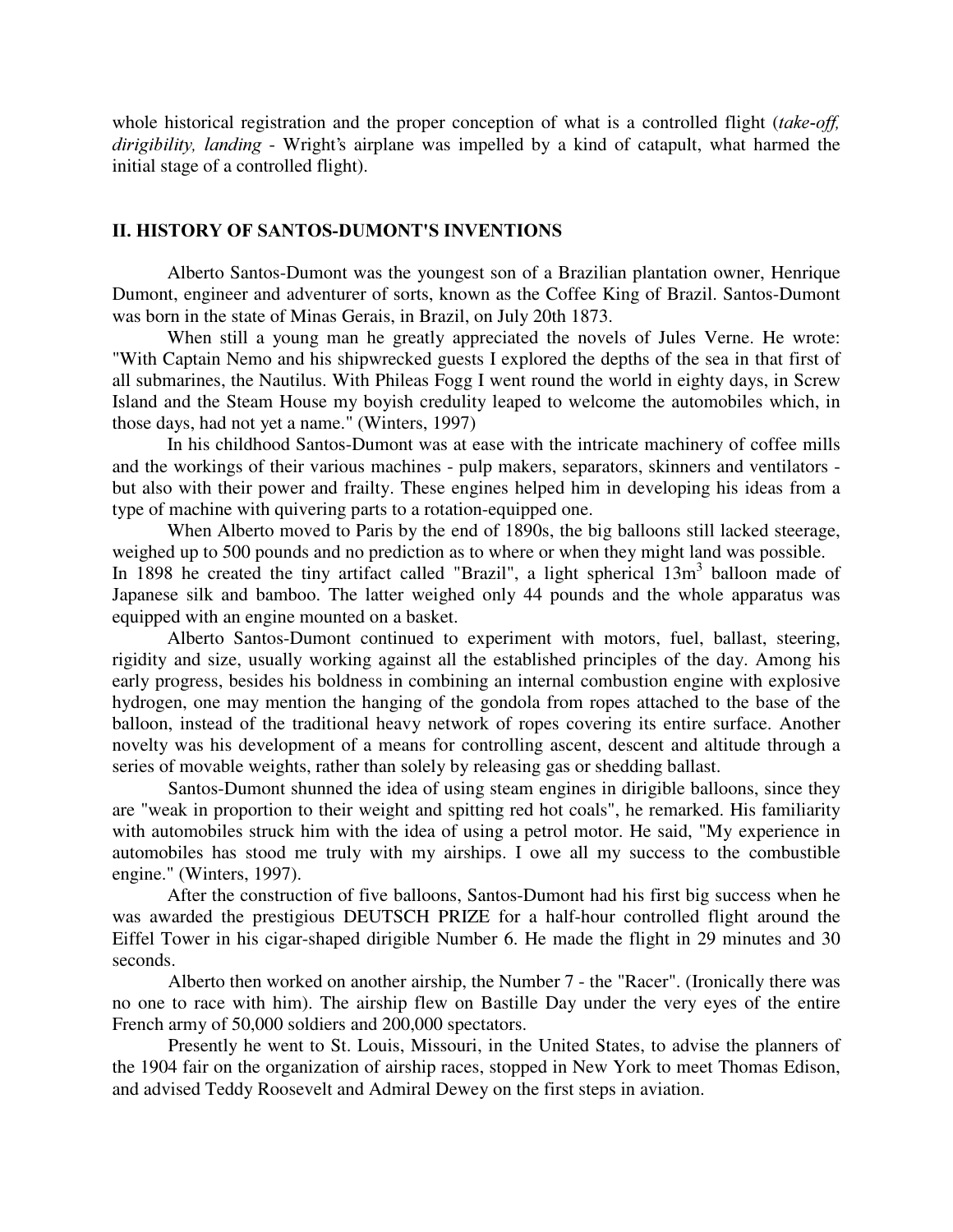Alberto built the Number 9 or *La Baladeuse* (the Stroller). (Number 8 is missing, probably because of the terrible accident during the flight of Number 5 when he remained hanging on the Trocadero Hotel on the 8th August 1901). Santos-Dumont used this balloon as his little runabout, as one might nowadays do with a favorite sports car or convertible for jaunts around the countryside. In fact, he used to operate landings for lunch at La Cascade, a favorite restaurant at the edge of the Bois de Boulogne, and then touched down in front of his corner house on Rue Washington where his valet, Charles, had coffee waiting.

Project Number 10, the *Omnibus*, was a 42 meter-long semi-rigid balloon designed to carry up to ten passengers.

Number 11 was a glider, towed behind a boat, which was later redesigned as a twinpropeller aircraft.

A helicopter, project Number 12, was constructed during 1905 and 1906. However, the machine never left the ground since a suitable engine could not be found.

The editor of *The Times* wrote in 1906: "From an engineering standpoint all attempts at artificial aviation are not only dangerous to life but doomed to failure."With similar pessimism, Sir Stanley Mosely said: "It is complete nonsense to believe flying machines will ever work." $\frac{5}{2}$ 

Nevertheless, le petit Santos-Dumont, as he was called, ignored all obstacles and constructed project Number 14, a hybrid consisting of a dirigible (Number 14) mounted over a kite section, propelled by a more powerful engine, called "14-BIS". Later on, he destroyed the "monstrous hybrid", as this strange "double" machine was referred to.

In 1906 Santos-Dumont enrolled for the ARCHDEACON PRIZE. Actually the competition awarded two prizes, or rather, 1,500 francs from the Air Club for the FIRST HEAVIER-THAN-AIR FLIGHT of 100 meters, and a 3,000 francs reward from Ernst Archdeacon, the club's new president, for a flight of just 25 meters.

After two attempts, in the presence of judges and officials, on the Bois de Boulogne, the 14-Bis left the ground long enough for a huge cheer to go up, before it stalled and returned to the ground with a shattered propeller.

He repaired the machine and a month later, at 8 p.m., on the morning of the 22nd October 1906, he was ready to make the first flight on a heavier-than-air machine. At 4 p.m. of that historical day for humanity, after nine runs, the 14-Bis rose from the ground, described a "graceful curve", and descended again to the ground:  $a$  small flight for  $a$  man but  $a$  great flight for humanity!

The judges were excited with the distance traveled: some 60 meters at a height of 2 to 3 meters: "Man has conquered the air!" screamed the crowd.

Santos-Dumont was not satisfied with "60 meters" and on the 12th November 1906 he called the judges once more. But another competitor was on the field too: Louis Blériot, with a biplane furnished with an engine very much like that of the 14-Bis. It had also been built with the help of Gabriel Voisin. With his legendary courtesy, Santos-Dumont insisted that Blériot would precede him: "Would Monsieur care to fly first?"

After several runs the Blériot biplane was totally wrecked without ever having taken off.

 $\zeta$  The "impossibility" of the flight of a heavier-than-air was an ingrained faith among the population and same among the men of science and of the specialized media. Old myths and unsuccessful flights (including the death of Lillienthal) gave credit of this "faith", especially the mythical history of Ícarus and the frustrated "flights" of fragile machines with mechanical conceptions that edged the absurdity.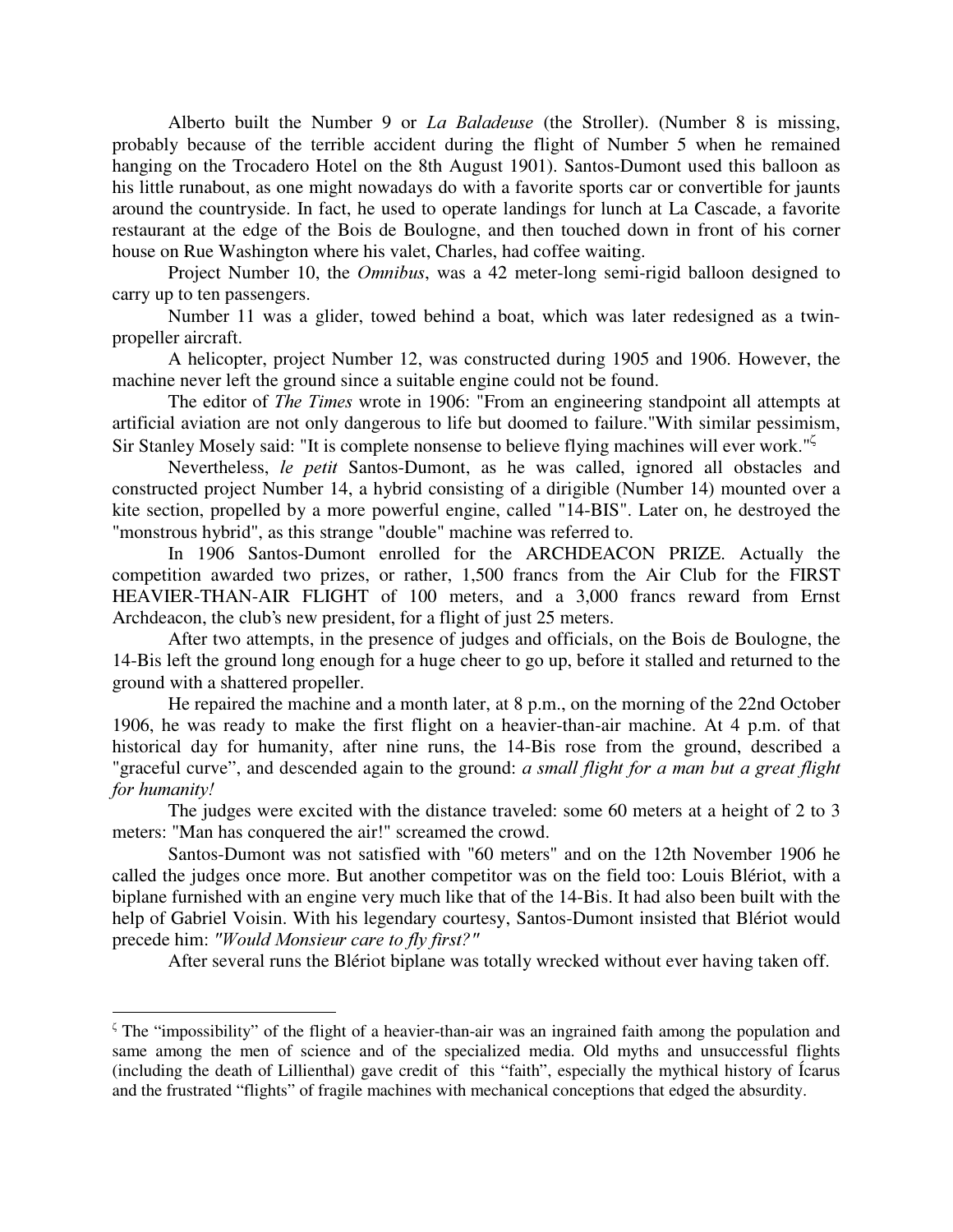Santos-Dumont then hopped into the wicker seat of the 14-Bis equipped with the the first ailerons, and after a few preliminary lifts, rose into the sky: the distance of this flight was 220 meters. An obelisk was set up at Bagatelle, in Paris, to celebrate the event: IN THIS PLACE ON 12TH NOVEMBER 1906, UNDER THE CONTROL OF THE AIR CLUB OF FRANCE, SANTOS-DUMONT ESTABLISHED THE FIRST AVIATION RECORD IN THE WORLD. DURATION OF FLIGHT 21.2 SECONDS, DISTANCE 220 METERS.

The new project was the airy little Demoiselle (Dragonfly), made of bamboo and Japanese silk. It was 8 meters long and weighted less than 56 kg. Since the airplane was copied around the world, Santos-Dumont used to boast: "I AM PROUD TO SAY THAT I HOLD NO PATENTS."

# III. SANTOS-DUMONT ON THE QUESTION OF THE "FIRST FLIGHT"

On the Wright Brothers'question with regard to man's first flight, Santos-Dumont said, "I would not like to undermine the Wright Brothers' merit. I admire them very much. However, I insist that only after our achievements did they arrived with a more advanced machine, boasting that it was a copy of a machine they had built prior to ours" (Villares, 1953). Further, some time after the arrival of the Wright Brothers, Levavassor came up with his airplane, called Antoinette, which was superior to anything that existed up to that time. Levavassor had already worked during some twenty years on the problem of flight. He could have said that his machine was a copy of another that he had built many years before, but he refused to do so. What would Thomas A. Edison, Graham Bell or Guillermo Marconi say if, after publicly exhibiting the electric lamp, the telephone and the wireless, another inventor claimed a better electric lamp, a better telephone and a better telegraph, stating that he had invented them prior to the above gentlemen?! Whom does mankind must thank and honor for heavier-than-air navigation? Shall it be the Wright Brothers, whose experiments were hidden from all (they themselves stated that they had done everything in silence so that the results of their experiments would not be published abroad) and unknown to everybody, to the point that everyone characterized my 250 meters as the "most memorable minute in the history of aviation", or shall it be to Farman, Bleriot and to Santos Dumont, who demonstrated our inventions in front of scientific committees and in day light?

# IV. THE INTERNATIONAL PRESS AND OTHER SOURCES ON SANTOS-DUMONT'S **INVENTIONS**

Below we shall transcribe some contemporary news on the inventions of Santos-Dumont:

# NEW YORK TIMES [April 11th 1902]:

"For a while the airship will be chiefly useful for war operations; later commercial advantages will develop. Numerous advantages will be perceived even before the flying machine is an accomplished fact. Such a machine, which is very different from an airship, will doubtless be invented one day, but the time has not arrived yet."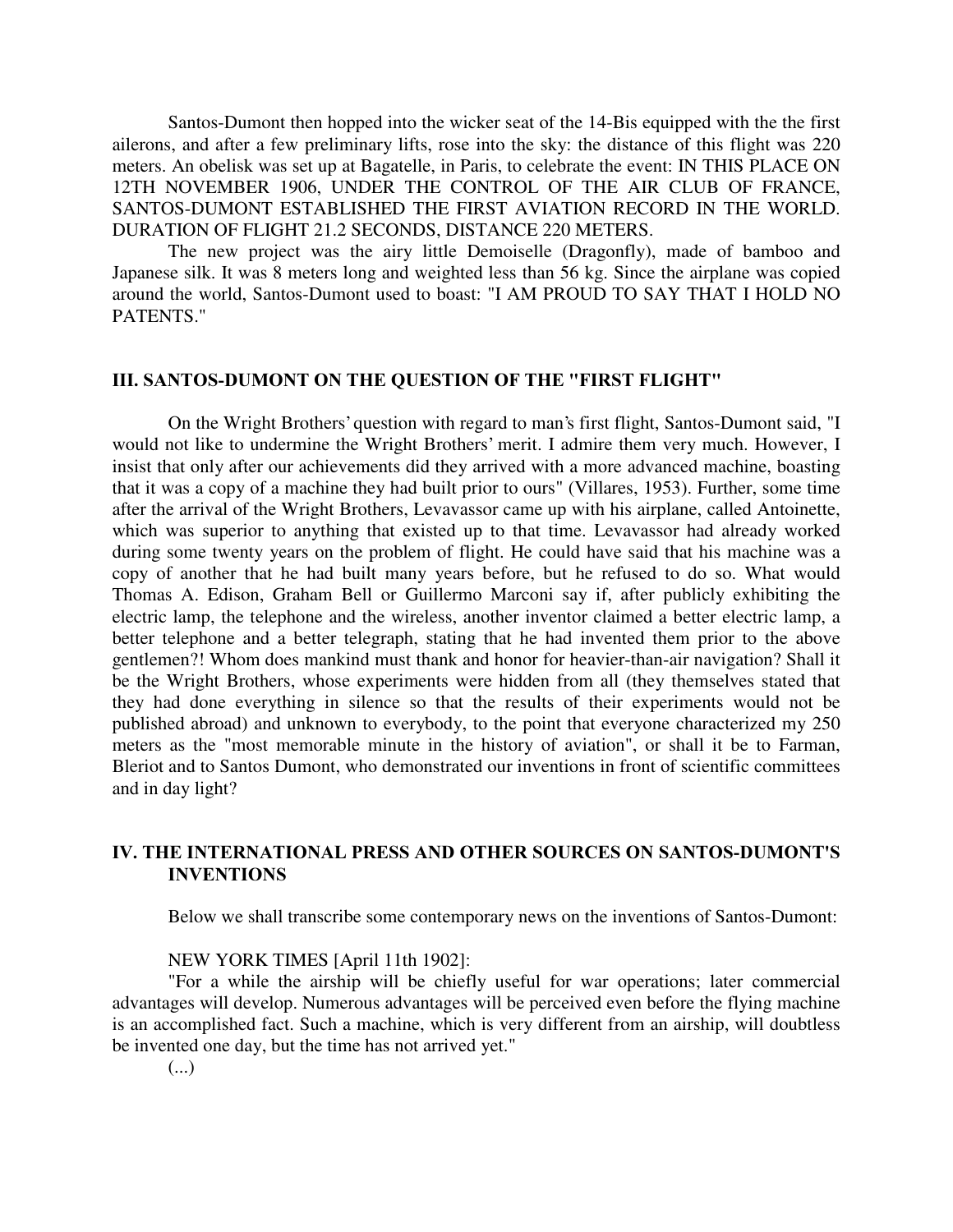"Santos-Dumont said: Certainly the Marconi system can be used on my ship. I have the apparatus already."

 $(\ldots)$ 

"Here the inventor coined a word, saying that he expected the city to become the principle 'AIRPORT'of the world in less than a score for years."

NEW YORK TIMES [April 14th 1902] after the meeting between Santos-Dumont and Thomas Edison:

"Dumont came to West Orange to concede a wish, which was mutual, to meet Thomas Edison."

ILLUSTRATION [November 22, 1906]

"C'est la première fois qu'un aeroplane à moteur, monté por un homme, prend son vol librement."

 $\int$ ''It is the first time that a motor-driven airplane, constructed by man, goes for a free  $flight."$ 

# THE ILLUSTRATED LONDON NEWS [November 3rd 1906]

"One step close to flying; new machine to conquer the air. The first flight of a heavierthan-air machine; Santos-Dumont winning the Archdeacon prize."

LA NATURE (September 13, 1906)

"La journée du 13 septembre 1906 sera dósormais historique, car, pour la première fois, un homme s'est élevé dans l'air par ses propres moyens, Santos-Dumont, sans cesser ses travaux sur le "plus léger que l'air" fait aussi de très importants études sur le "plus lourd que l'air", et c'est luis qui est parvenu à "voler" en ce jour mémorable devant un public nombreux ... il reste un fait acquis c'est qu'il s'est elévé dans l'espace, sans ballon, et c'est une victoire importante pour les partisans du "plus lourd que l'air". C'est donc maintenant (23 octobre) la victoire complete du "plus lourd que l'air"; Santos-Dumont a démontré de façon indiscutable, qu'il est possible de s'elever du sol par ses propres moyens et de se maintenir dans l'air."

["September 13, 1906, will be a historic day, because, for the first time, a man rose in the air by his own means. Santos-Dumont, without quitting his works on lighter-than-air machines, also makes very important studies on heavier-than-air machines. It is now clear that he succeeded in flying on this noteworthy day in front of a numerous public  $\ldots$  It is a fact that he himself rose in the air, without a balloon. Really it is an important victory for the supporters of heavier-than-air machines". The 23rd October is a victory of "heavier- than-air machines. Santos-Dumont demonstrated indisputably that it is possible to rise from the ground by one's own means and maintain oneself in the air".]

ILLUSTRATION [June 6th, 1908] on the alleged flight by the Wright Brothers:

"Ce document est une épeuvre sur papier fotographique. Mais est-ce une photographie? L'aspect est bien équivoque et on y remarque tous le caractères d'un truc."

 $\int$ "This document is an illustration on photographic paper. But is it a photograph? There is something fishy! Someone has noted the possibility of a trick"]

JOHN R. MacMAHON [defender of the Wright Brothers, apud H.D. Villares]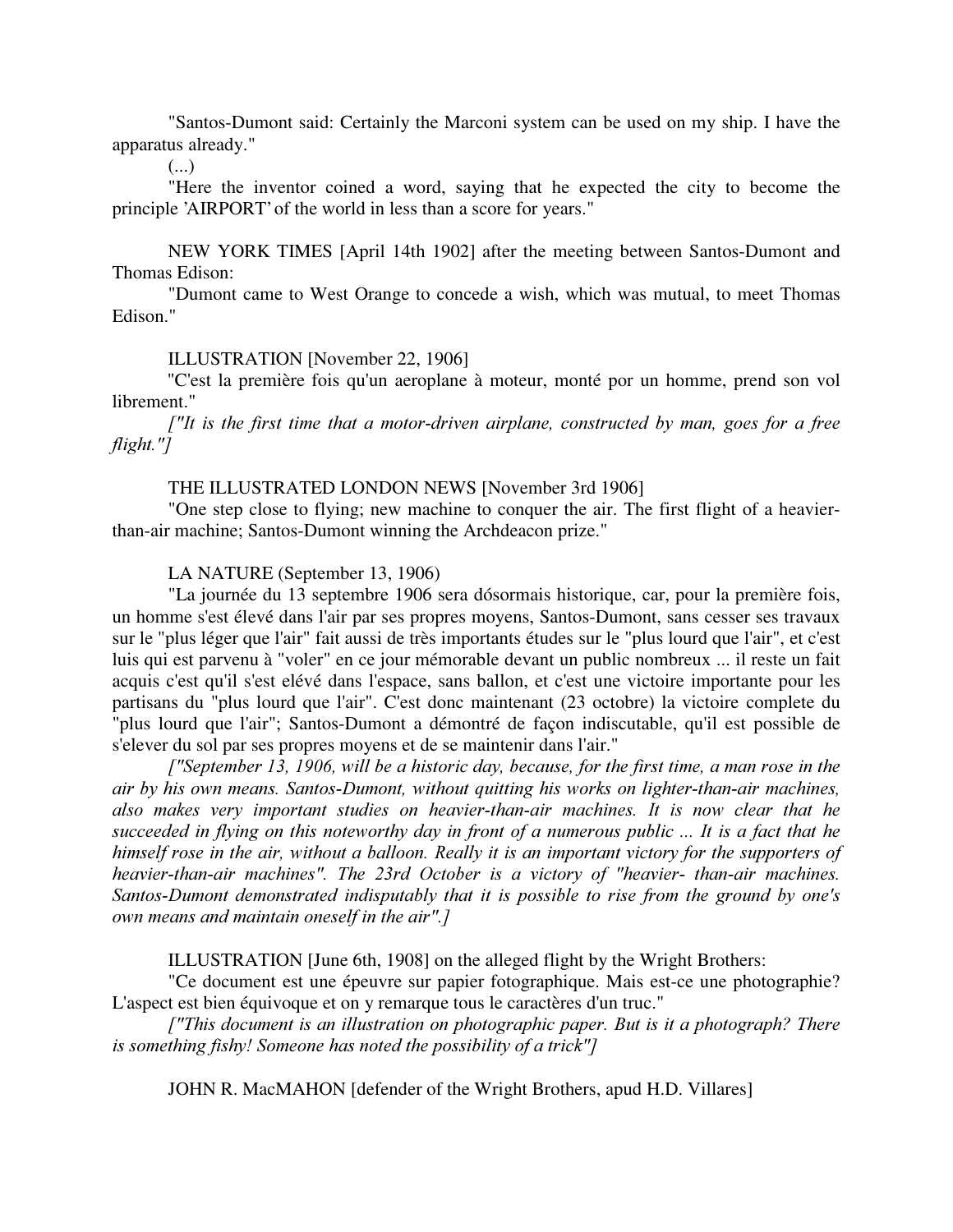"The first formal public flight of the Wright machine in America was made at Fort Myer on September 4, 1908."

MARCEL REICHEL [recognized authority of aviation, 1936]:

"Le premier vol en public, celui par lequel le monde entier sut que l'homme réalisait enfin le rêve millénaire et s'elançait à la conquête du ciel date d'il y a trente ans: c'est le 13 septembre 1906 que Santos-Dumont, victorieux pionnier déjà du ballon dirigeable, ouvrit officiellement les routes de l'air aux jeunes ailes de l'Humanité."

"The first flight in public, the one through which the whole world knew that man finally achieved the millennial dream to the conquer the heavens, dates some thirty years ago: on September 13, 1906 Santos-Dumont, victorious pioneer of the already dirigible balloon, officially opened the roads of space to the young wings of Humanity."

HUGH YOUNG [in his autobiography written in 1940, about the 1910 flight of the Wright Brothers]:

"A pylon was erected at each end of the oval. Wright was there with his biplane, which was provided with two skids. The plane, with its rear end about five feet from the ground, was placed on a runway. At a signal, a trap was sprung, a weight descended, the machine shot forward down the inclined runway and slowly rose in flight at a speed of perhaps twenty-five miles an hour."

N. H. RAMDERS-PEHRSON [in his *History of Aviation*, Congress Library, Washington, 1950]:

"As the wind velocity was between 22 and 27 miles, the down-hill start was unnecessary and the launching track, a single wooden rail, was laid out on level ground."

(...)

"For the first trial, the press was invited, but the wind was not strong enough for starting. The early Wright airplanes could not take off without assistance of a head wind. To make starting possible in calms, a derrick was constructed with a falling weight which pulled the flyer along the track until it had sufficient initial velocity to rise."

GEORGES BESANÇON [director of the French Air-club for several years]

"Ce qui nous semblerà incroyable, à nous autres Parisiens, qui avons vu la foule se ruer à Bagatelle lors des premières tentativas de Santos-Dumont, cést que cinq personnes seulement assistèrent à 'l'éclatant succès'des fréres Wright."

 $\int$ ''It seems incredible to us, people of Paris, who saw the crowd rushing to Bagatelle at the time of the first experience of Santos-Dumont, that only five people attended the 'vivid success' of the Wright Brothers".]

# PRESIDENT BILL CLINTON (1997)

"Already Brazil has given so much to the United States. You have given us artists (...), innovative writers (...) and explorer from Alberto Santos Dumont, THE FATHER OF AVIATION ..."

#### **V. SOME CONCLUSIONS**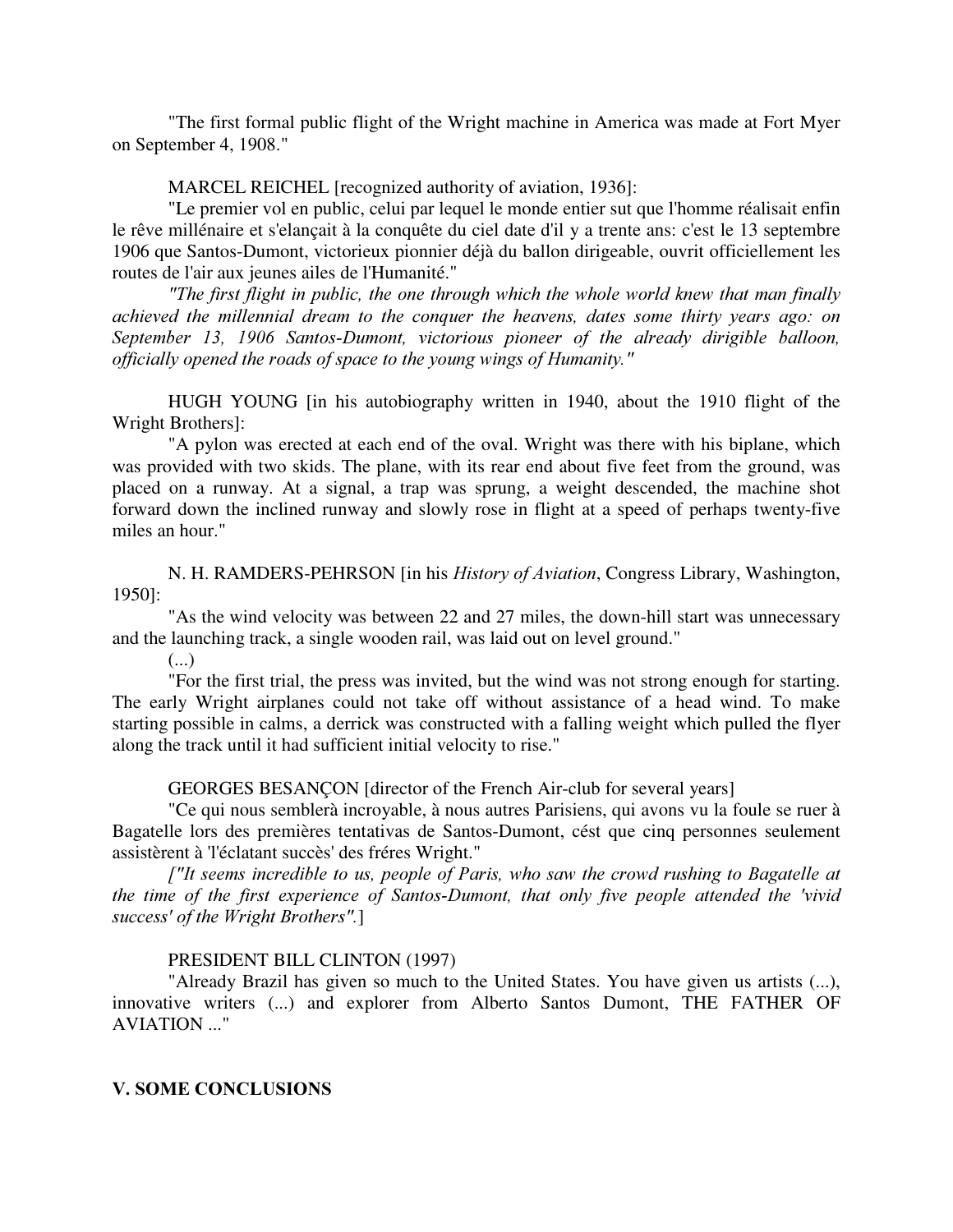The state of the question on the true inventor of the first heavier-than-air machine boils down to the following points (Villares, 1953):

a) After Lilienthal's death and the transference of experiments on gliders to the United States was undertaken by Chanute and Langley, the brothers Wilbur and Orville Wright started their experiments on glided flights at Kitty Hawk. Later they moved to Dayton in Ohio;

b) Experiments by the Wright Brothers at Kitty Hawk and at Dayton were not a source of interest or curiosity in the neighborhood. Similarly, they did not cause any commotion to passersby, especially on a nearby road with heavy traffic; neither did they have any trusted witnesses. On a certain occasion the Wright Brothers invited newspaper reporters to see their experiments. Octave Chanute was one of them and, as an eyewitness, remarked that there was no takeoff. Since true witnesses of the alleged flights were lacking, supporters of the Wright brothers brought forth a supposed diary in which the two brothers *themselves* took notes of their achievements.

c) In 1904 the Wright Brothers requested from the British government patents for an "engine-less glider" which they themselves had invented. Isn't this fantastic, since they had supposedly flown on a machine equipped with an engine a year before?

d) In 1905 the Wright Brothers sent a letter to the US War Ministry in which they proposed the building of a flying machine. No plans or specifications were forwarded. The authorities replied that before taking into account the suggestions, they would appreciate a demonstration on the practicability of the enterprise or, in the official correspondence's own words "The device must have been brought to the stage of practical operation". However, the Wright Brothers insisted on the theme, even though the War Ministry replied that it would be interested only when the device has been built and was actually able to fly horizontally with a pilot on board. The original text says: "It is recommended that Messrs. Wright be informed that the Board does not care to formulate any requirements for the performance of a flying machine or take any further action until a machine is produced which by actual operation is shown to be able to produce horizontal flight and to carry an operator." In the wake of such a positive and momentous reply, the Wright Brothers gave up since they failed to obtain any support from the US government.

e) In the same year 1905, in a letter to the French captain Ferber, who had been highly enthused in glided flights, the Wright Brothers declared that they had decided to interrupt their experiments so that the secret of their invention could be kept safely. No experiments were undertaken during almost three years.

f) In 1906 the Wright brothers suggested to the French government the selling of a flying machine which they had kept in utmost secrecy, without however, any demonstrations of practicability. Since they failed to interest the French government, the two brothers tried to impress industrial groups with the secret invention. No results ensued since industrialists obviously required proofs that the device would demonstrate the publicized qualities.

g) Once more the Wright Brothers tried to interest the French government. Strangely enough they refused to comply with the conditions imposed by the French War Ministry.

h) According to the opinion of the trustworthy Ferber, who was their broker in many negotiations, the Wright Brothers "became uneasy since no one was interested in their invention. Santos-Dumont, Delagrange and then Farman began to cause a sort of sensation [with their respective inventions]".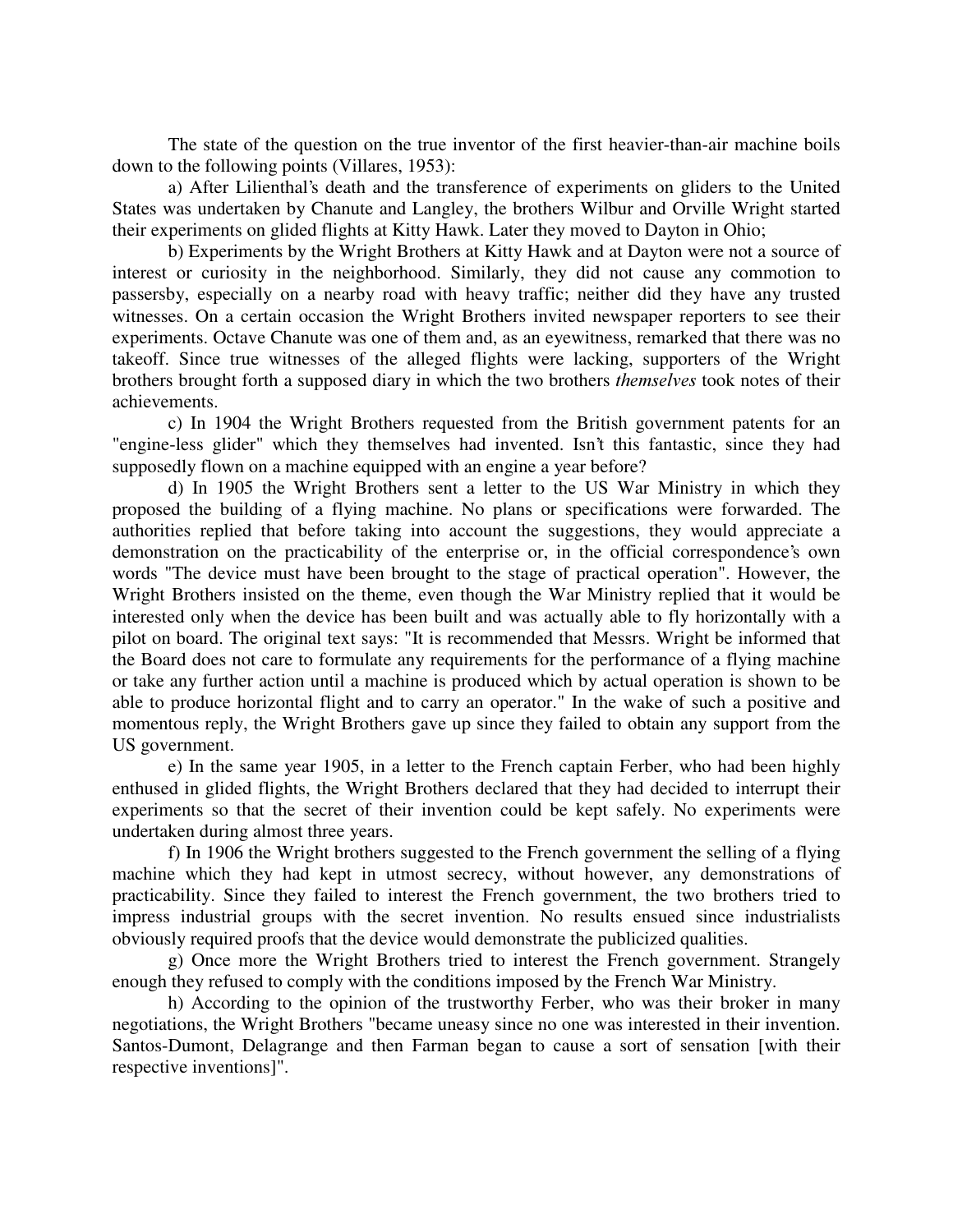i) In 1907 the Wright Brothers decided to go to Europe so that they could personally maintain negotiation for the selling of their invention. However, they still refused to give a public and definitive proof. During this period, Santos-Dumont, Voisin, Blériot, Farman and Delagrange were flying heavier-than-air machines.

In 1908 the Wright Brothers finally undertook in Europe their first experience with the machine they had built. It was verified that the machine was not able to take off with its proper means. It had to be launched in the air by a catapult built on a rampart. This was the famous pylon, a system with counterweights to give the initial impulse and extensive rails on which the machine rollers, not wheels, glided to move along a path. Without this complex launching system the Wright Brothers'airplane was incapable of rising itself from the ground.

The caricature of a US war veteran in Schwartz&McGuiness (2000) clearly shows the effect of *propaganda* and US will of superiority. We have chosen this picture at the end of this article to illustrate not merely US ideology and establishment, but chiefly to ward off the threat that may be imposed by the USA in 2003 to convince the world on the centenary of the invention of a heavier-than-air machine made by Americans. They will try to convince all that illusion is more real than down-to-earth facts and trick everybody once more on the account that propaganda is the true core of business.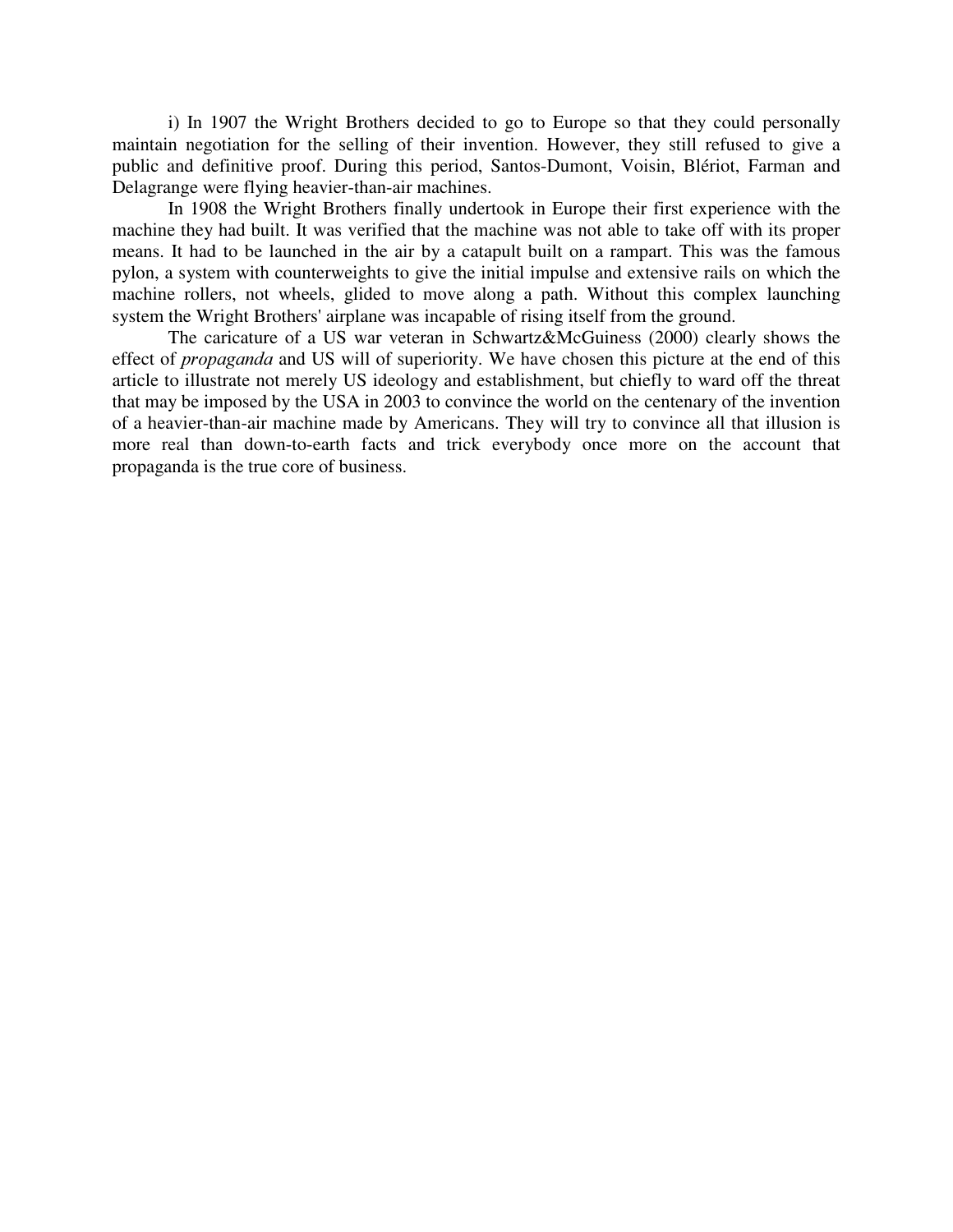This means, of course, that nothing can go faster than the speed of light. Nothing faster than the speed of light? Nonsense! Un-American! We crocked the Sound-barrier and by golls we'll crack the light-barrier! Nothing aster than the speed of light! ??  $Now \tJ've$ heard rverything Introducing Einstein"<br>Jeseph Schwartz / Michael McGuinness,  $in:$  $104$  $b<sub>d</sub>$ Examberating : I ame Research